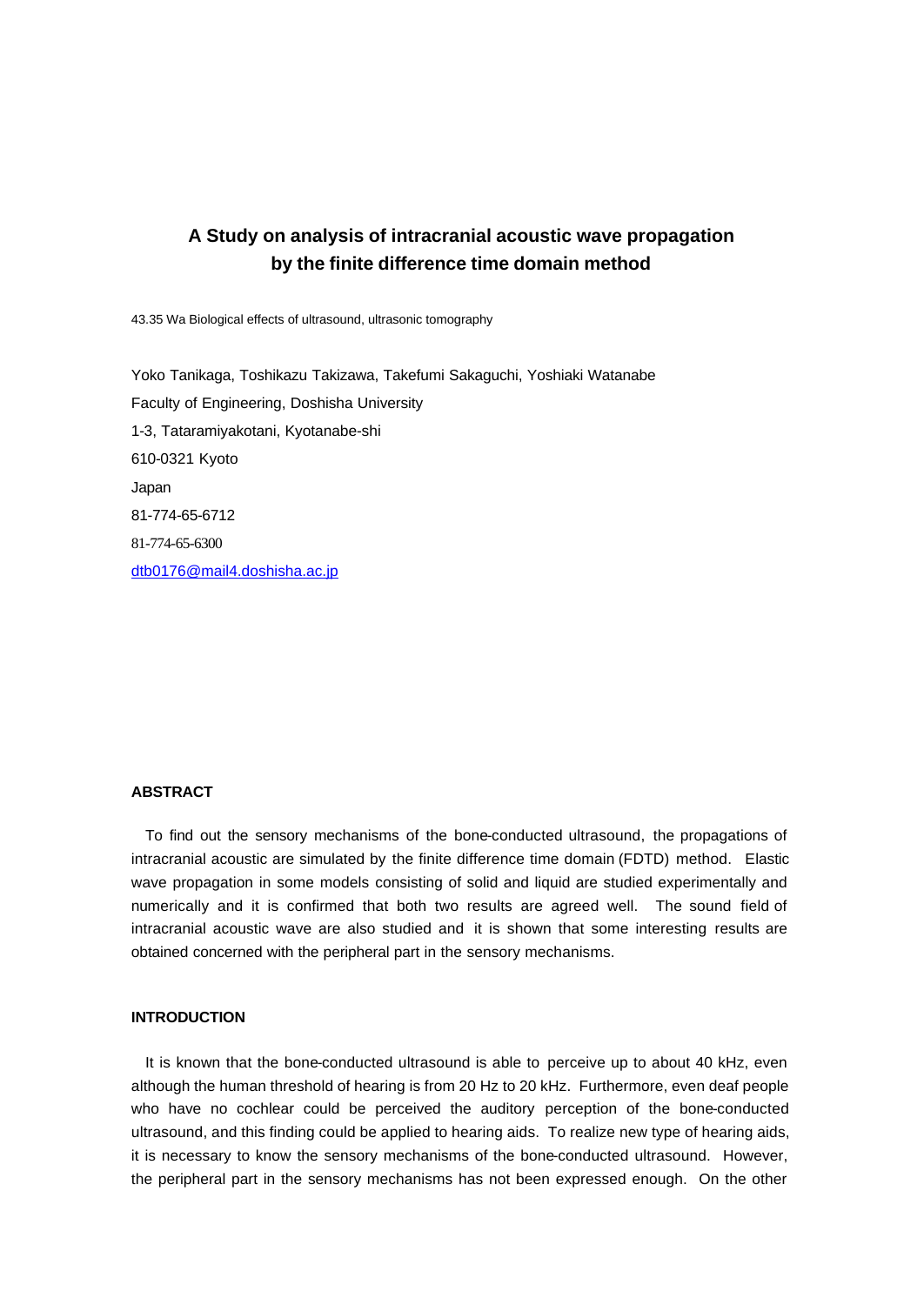hand, the powerful calculation tool of the finite difference time domain (FDTD) method have been developed and applied to the sound field. In this report, to find out the mechanisms, the simulation of intracranial acoustic wave propagations is tried by the FDTD method. Firstly, to examine the validity of the FDTD method, the propagations of elastic wave in some models consisting of a homogeneous solid and liquid are studied numerically by the elastic-FDTD method including both the longitudinal and transverse waves. Then experimental studies were also carried out using the same models and compared with the calculated results. Finally, intracranial sound fields are performed by the acoustic-FDTD method considering just the longitudinal wave, and the sensory mechanisms are discussed based on the calculated results.

## **OUTLINE OF THE FDTD METHOD**

The sound wave in a 2-dimensional sound field is described by the following differential equations. Equations (1) and (2) show the generalized Hooke's law in  $x$ - and  $y$ - directions, respectively, Eq. (3) shows the displacement and distortion, and Eqs. (4) and (5) show the motion in x- and y- directions, respectively.

$$
\frac{\partial \mathbf{s}_{xx}}{\partial t} = (\mathbf{I} + 2\mathbf{m}) \frac{\partial v_x}{\partial x} + \mathbf{I} \frac{\partial v_y}{\partial y} - \mathbf{h}_{NS} \mathbf{s}_{xx}
$$
 (1)

$$
\frac{\partial \mathbf{s}_{\scriptscriptstyle{yy}}}{\partial t} = \mathbf{I} \frac{\partial v_{\scriptscriptstyle{x}}}{\partial x} + (\mathbf{I} + 2\mathbf{m} \frac{\partial v_{\scriptscriptstyle{y}}}{\partial y} - \mathbf{h}_{\scriptscriptstyle{NS}} \mathbf{s}_{\scriptscriptstyle{yy}} \tag{2}
$$

$$
\frac{\partial \mathbf{s}_{xy}}{\partial t} = \frac{\partial \mathbf{s}_{xy}}{\partial t} = \mathbf{n} \left( \frac{\partial v_x}{\partial y} + \frac{\partial v_y}{\partial x} \right) - \mathbf{h}_s \mathbf{s}_{xy}
$$
(3)

$$
\frac{\partial v_x}{\partial t} = \frac{1}{r} \left( \frac{\partial s_x}{\partial x} + \frac{\partial s_y}{\partial y} \right)
$$
(4)

$$
\frac{\partial v_y}{\partial t} = \frac{1}{r} \left( \frac{\partial \mathbf{s}_y}{\partial x} + \frac{\partial \mathbf{s}_y}{\partial y} \right)
$$
(5)

where,  $\bm{s}_{_{ij}}$  is the stress tensor,  $\bm{\mathrm{v}}_i$  is the particle velocity,  $\bm{r}$  is the density,  $\bm{h}_{_{\!{NS}}}$  and  $\bm{h}_{_{\!{SS}}}$ are absorption loss coefficients for the longitudinal and transverse waves respectively, and *l* and *m* are the Lame's constants. These 5 equations are approximated by the central finite difference in the time and space domain. An initial condition is given to the stress tensor of longitudinal wave, the particle velocity is calculated and the stress tensor is calculated step by step. The spatial distributions of sound pressure are visualized by using calculated results.

# **COMPARISON BETWEEN CALCULATIONS AND EXPERIMENTS**

## Calculation Conditions

In making the experimental model, a flat plate and a cylinder of acrylic resin Fig. 1) were alternatively put in the water. Figures 2(a) and 2(b) show the 2-dimensional analysis areas for two models of which dimensions are 60 mm in length and 120 mm in width, and 35 mm in and 80 mm, respectively. The flat plate was rotated and the rotation angle is represented by *q*. The analysis areas were divided into square-grids of 0.05 mm in length and the stress tensor was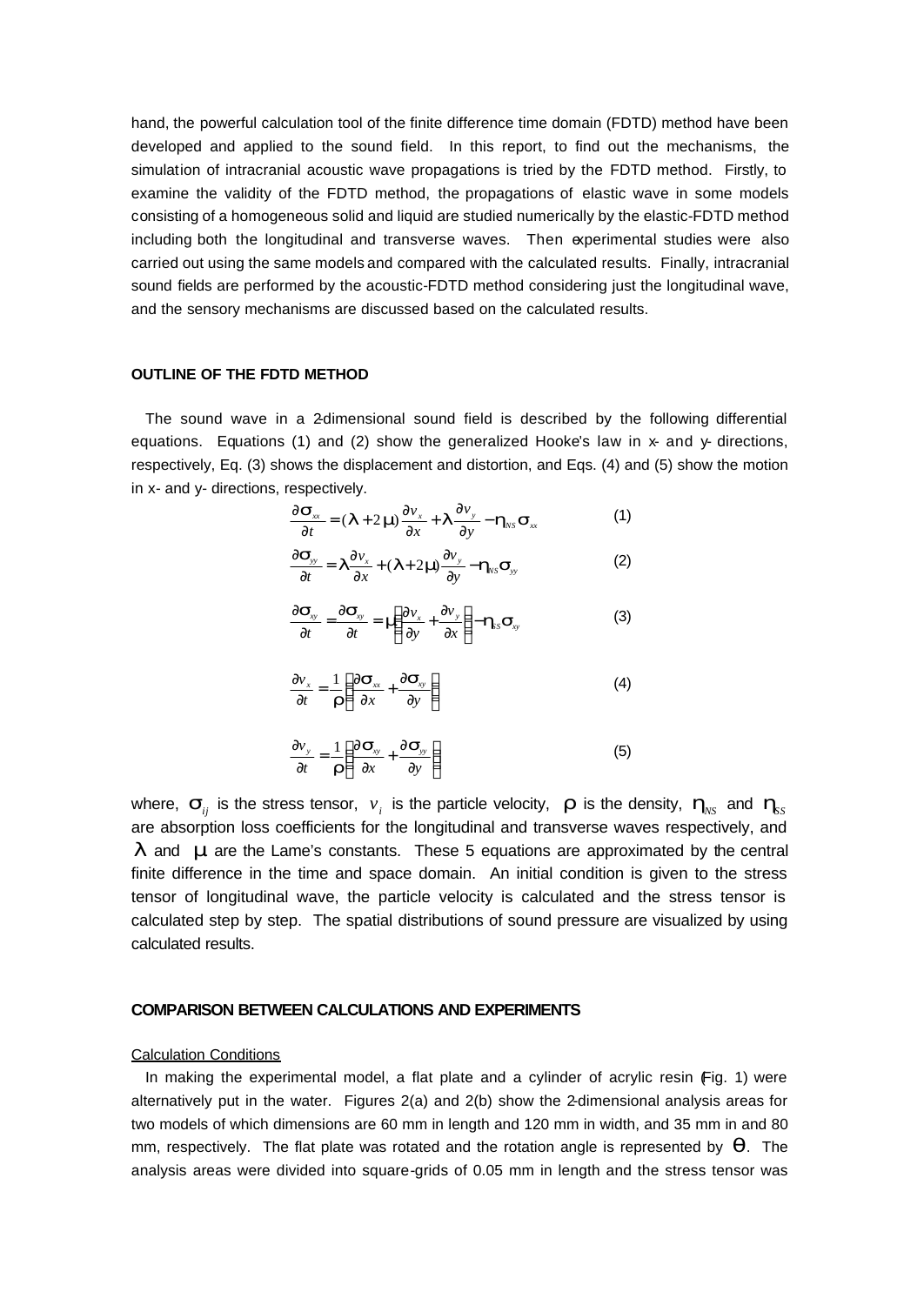calculated sequentially in a time step of 0.01 *ms*. As the boundary condition of analysis areas, the 2nd-order Higdon boundary operator was accommodated on the boundaries to make them non reflective. The sound source was assumed to be a group of point sources within a space of 10 mm, to be perfectly reflective and to have the piston action. The values used in the calculation are shown in Table 1. As the initial condition, a single sinusoidal wave of 1 MHz is set to the stress tensors  $(\mathbf{s}_{xx}^{\dagger}% ,\mathbf{s}_{xy}^{\dagger})$  and  $(\mathbf{s}_{yy}^{\dagger})$ .



(a) a flat plate (b) a cylinder.



| Table 1 Acoustic constants. |  |
|-----------------------------|--|
|-----------------------------|--|

|                                                 | Water | Acrylic |
|-------------------------------------------------|-------|---------|
| [kq/m <sup>3</sup> ]<br><b>Density</b>          | 1000  | 1180    |
| Sound Velocity of Longitudinal Wave [m/s]       | 1483  | 2729    |
| Sound Velocity of Transverse Wave [m/s]         |       | 1729    |
| Absorption Loss for Longitudinal Wave [neper/m] | 0.025 | 16.0    |
| Absorption Loss for Longitudinal Wave [neper/m] |       | 45.0    |

#### Experimental Conditions

 To examine the validity of calculation the FDTD method, an experiment was performed using the observation system as shown in Fig. 3. A water tank was filled with degassed water. A transmitter and a receiver were placed facing each other and the sample were put between them. The distance between the transmitter and receiver was set to 100 mm for the flat plate and 70 mm for the cylinder. The flat plate was rotated about the z-axis as shown in Fig. 1. As same as the calculated initial condition, a single sinusoidal wave with of 1 MHz was generated, then the transmitted waves through the sample are picked up by the receiver.



Fig.3 Measurement system.

# Results of Calculation and Experiment and Discussion

Figure 4(a) and 5(a) show the observed waveforms when  $q = 0^{\circ}$  and  $q = 20^{\circ}$ , respectively. These waveforms are normalized by the maximum amplitudes. In this figures,

is the wave that travels straight through the acrylic and is the wave that is reflected two times. Many waves were observed in the condition of  $q =$  20°, however some of these waves cannot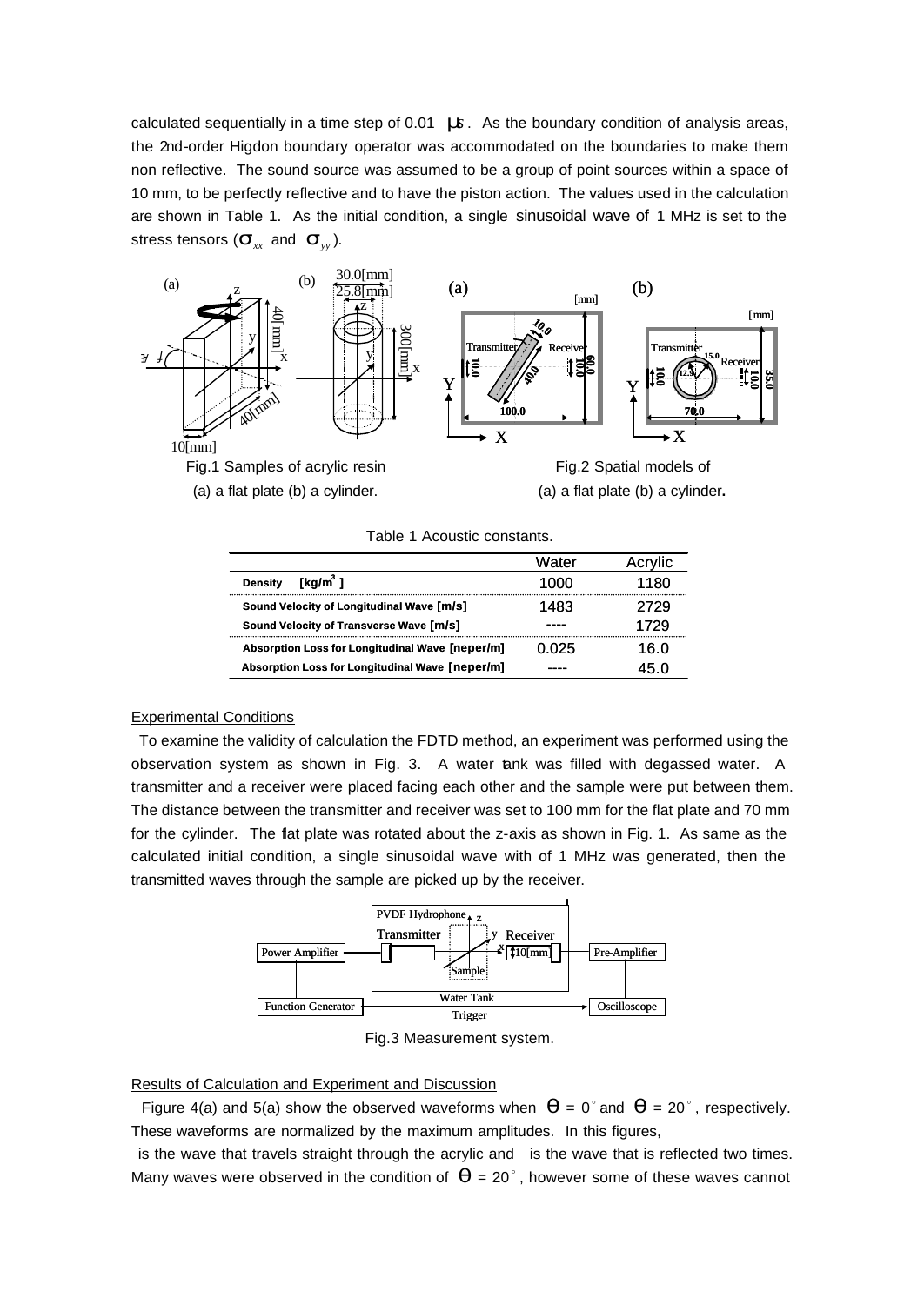be appeared when  $\bm{q}$  = 0 $^{\circ}$  . The waves,  $^{-}$  , and  $^{-}$  , appeared as a result of mode conversion and propagation by transverse waves in the acrylic. The polarity reversal is observed in

 Figures 4(b) and 5(b) show the calculated waveforms by FDTD method. The calculated results are agreed well with the observed results in both the conditions. It is also found the appearance time, the amplitudes, and the polarity of waves are well simulated. However the small ringing phenomena are appeared in the calculated results.



Fig.4 Waveforms traveling through the acrylic flat plate for  $= 0$  deg. (a) observed waveform (b) calculated waveform.



(a) observed waveform (b) calculated waveform.

Figure 6(a) shows the observed waveform in the case of cylindrical sample. The waveform was normalized by the maximum amplitude. h this figure, is the wave that travels straight through the acrylic, is the wave that travels through the acrylic with a reflection two times between the acrylic cylinder and the surface of the transmitter, and is the wave that travels through with a reflection two times in the acrylic cylinder.

 Figure 6(b) shows the calculated waveforms by the FDTD method. The calculated results are also agreed well with the waveforms. However the small differences are found between the observed and the calculated waveform in the some parts of waveforms.



(a) observed waveform (b) calculated waveform.

The followings are given to explain the difference.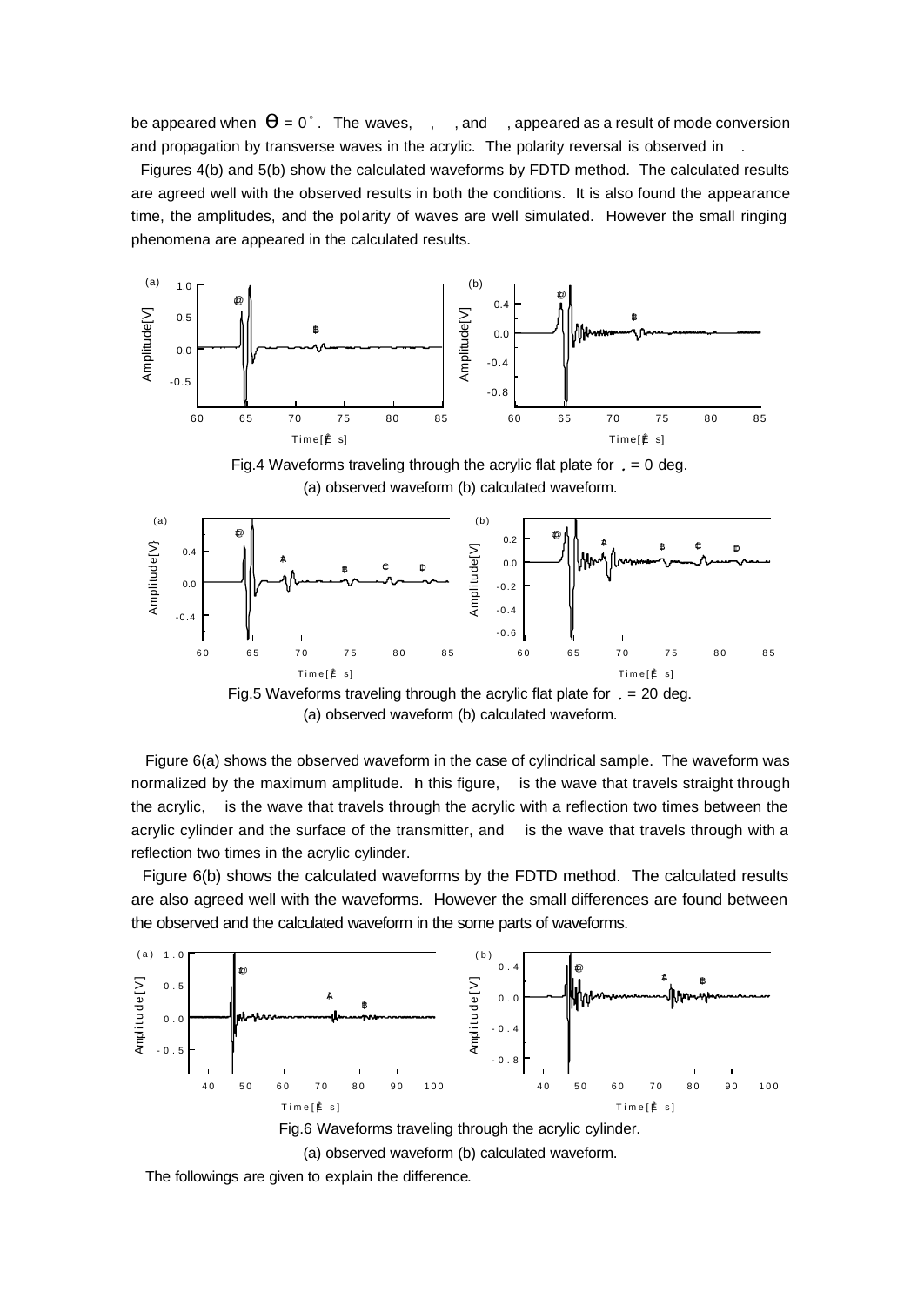(a) The value of absorption loss in the numerical calculation was not suitable.

(b) The initial waves used in the calculation was different from actual waves according to the transitional characteristic of the transducers.

(c) The surface of transmitters did not vibrate uniformly.

#### **CALCULATION OF A HUMAN'S HEAD MODEL**

# **Calculation**

 In this section, the intracranial sound field is discussed. Human's head is consisted of solid and liquid, so that both the effects of longitudinal and transverse waves have to be considered. However, it is necessary to know the absorption effects of the transverse wave for the exact estimation in the elastic-FDTD method. But the absorption loss in the brain is not clear in wide frequency range, so the acoustic-FDTD method is used in this report.

 As shown in Fig. 7, the heterogeneous head model [1] was consisted of seven tissues, bone, brain, muscle, eye, fat, skin and lens. The model of cell size was 2.5 mm and the number of lattice was 100 in length, 100 in width and 110 in height. The transducer of 10 mm in diameter was set near the left ear of the head model and the stimuli of the bone-conducted ultrasound is simulated. It is calculated sequentially in a time step of 0.25 *ms*. The tissues were classified into two groups, bone and the others as soft tissue. Acoustic constants used in the calculation are shown in Table 2 [2][3]. The acoustic source was continuous sinusoidal waves of 3-40 kHz. To avoid the ringing effects, the lamp function is multiplied to the starting phase of 5 or 10 waves.



Fig. 7 The heterogeneous head model of (a) the sagittal slice, (b) the coronal slice, and (c) the transverse slice.

| Table 2 Acoustic constants. |                    |
|-----------------------------|--------------------|
| <b>Bone</b>                 | <b>Soft Tissue</b> |

|                              |        | <b>DUIE</b>           | <b>SOIL LISSUE</b>   |
|------------------------------|--------|-----------------------|----------------------|
| Density [kg/m <sup>3</sup> ] |        | $1.70 \times 10^{3}$  | $1.05 \times 10^{3}$ |
| <b>Volume Elasticity</b>     | - [Pal | $1.62 \times 10^{10}$ | $2.24 \times 10^{9}$ |

#### Results and Discussion

 Figure 8(a)-(f) show the distribution maps of maximum sound pressure at the xy-plane including cochlear when the left side of the ear is stimulated in some frequencies. In the case of the frequencies are 3 kHz and 10 kHz, the peak of sound pressure was observed at the same side of stimuli. However when the stimulated frequencies were set over 15 kHz, the peak of sound pressure was found not only the same side but also at the opposite side of stimuli, and the distribution of sound pressure show the complex patterns. A wavelength is shorter than 100 mm when the frequency is over than 15 kHz, so the size of the parts cannot be ignored to the wavelength, so that spatial the distribution of sound pressure was complicated. It is thought that